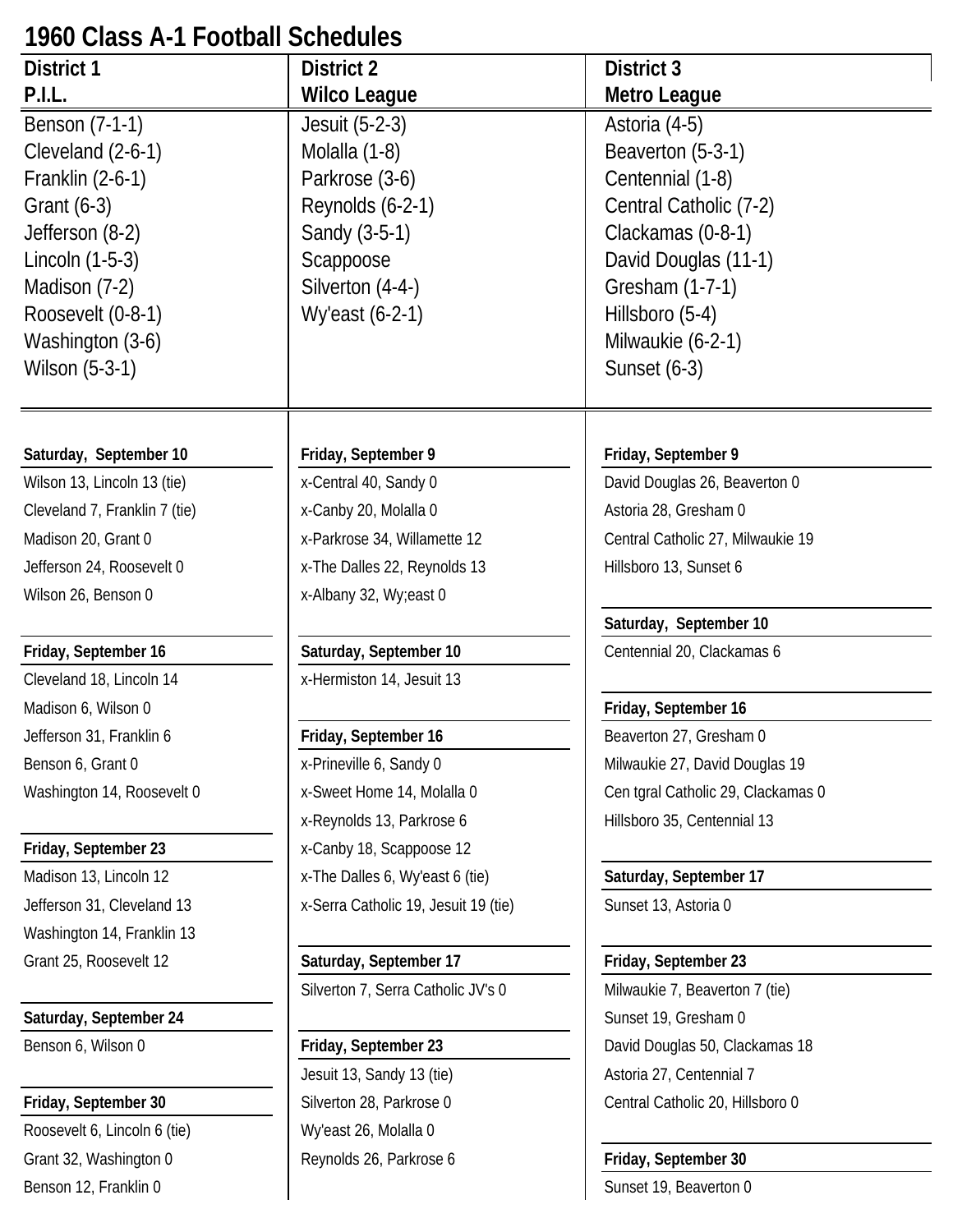# **Friday, October 7 Friday, October 7**

Benson 12, Lincoln 12 (tie) **Friday, October 7** Milwakie 41, Hillsboro 7 Madison 27, Roosevelt 0 Wy'east 28, Parkrose 0 Sunset 32, Centennial 12 Wilson 14, Franklin 6 Reynolds 33, Sandy 7 Nilson 14, Franklin 6 Reynolds 33, Sandy 7

Benson 6, Madison 0 **Jesuit 14, Parkrose 6** Astoria 20, Clackamas 0 Wilson 33, Roosevelt 0 Wy'east 12, Reynolds 6 Beaverton 20, Hillsboro 6

# **Saturday, October 29 Sunset 21, Milwaukie 14** Sunset 21, Milwaukie 14

Wilson 46, Washington 6

Jesuit 34, Molalla 6 Gresham14, Centennial 0 Reynolds 26, Silverton 7

Silverton 18, Molalla 7

Jesuit 27, Wy'east 0 **Friday, October 14 Friday, October 14 Reynolds 27, Parkrose 7 Friday, October 14** 

Sandy 21, Scappoose 13 **Saturday, October 15** Wy;east 25, Silverton 12 **Saturday, October 15** Wilson 46, Cleveland 0 **Parkrose 13, Molalla 0** Hillsboro 26, Clackamas 0 Jesuit 13, Reynolds 13 (tie)

# **Friday, October 28 Friday, November 4 Friday, October 28**

Jefferson 14, Madison 6 Sandy 31, Parkrose 0 Hillsboro 20, Astoria 7

Madison 26, Cleveland 0 **Friday, September 30** Milwaukie 40, Claclamas 0 **Saturday, October 1 Parkrose 26, Scappoose 0** David Douglas 31, Hillsboro 6 Jefferson 12, Wilson 0 Ny'east 24, Sandy 6 Astoria 14, Central Catholic 7

Jefferson 33, Washington 0 Jesuit 46, Scappoose 7 Central Catholic 34, Gresam 12

Saturday, October 8 **Saturday**, October 8 Grant 26, Cleveland 0 **Friday, October 14** Beaveron 20, Clackamas 13

Lincoln 20, Washington 6 Sandy 40, Molalla 14 Beaverton 19, Centennial 7 Benson 19, Roosevelt 0 Silverton 20, Scappoose 6 Central Catholic 7, Sunset 6 Grant 26, Jefferson 14 **David Douglas 46, Gresham 7** David Douglas 46, Gresham 7 Madison 28, Franklin 7 **Friday, October 21** Milwaukie 25, Astoria 12

# **Friday, October 21 Friday, October 21**

Jefferson 19, Lincoln 6 **Friday, October 28** Central Catholic 19, Centennial 0 Washington 7, Cleveland 6 Silverton 7, Sandy 6 Nashington 7, Cleveland 6 Nashington 7, Senset 12 Grant 27, Franklin 14 **Molalla 19, Scappose 7** Milwaukie 41, Gresham 0

Grant 32, Lincoln 7 **Jesuit 14, Silverton 7** Central Catholic 12, Beaverton 7 Franklin 32, Roosevelt 6 The Covid Covid Library of Library Scappoose 0 David Douglas 37, Centennial 0 Bension 22, Cleveland 0 Reynolds 21, Molalla 13 Gresham 6, Clackamas 0 (tie)

**Saturday, October 29**

# **Friday, November 4**

**Friday, November 4** Milwaukie 33, Centennial 12 Lincoln 26, Franklin 7 Hillsboro 33, Gresham 6 Wilson 20, Grant 13 **Beaverton 13**, Astoria 6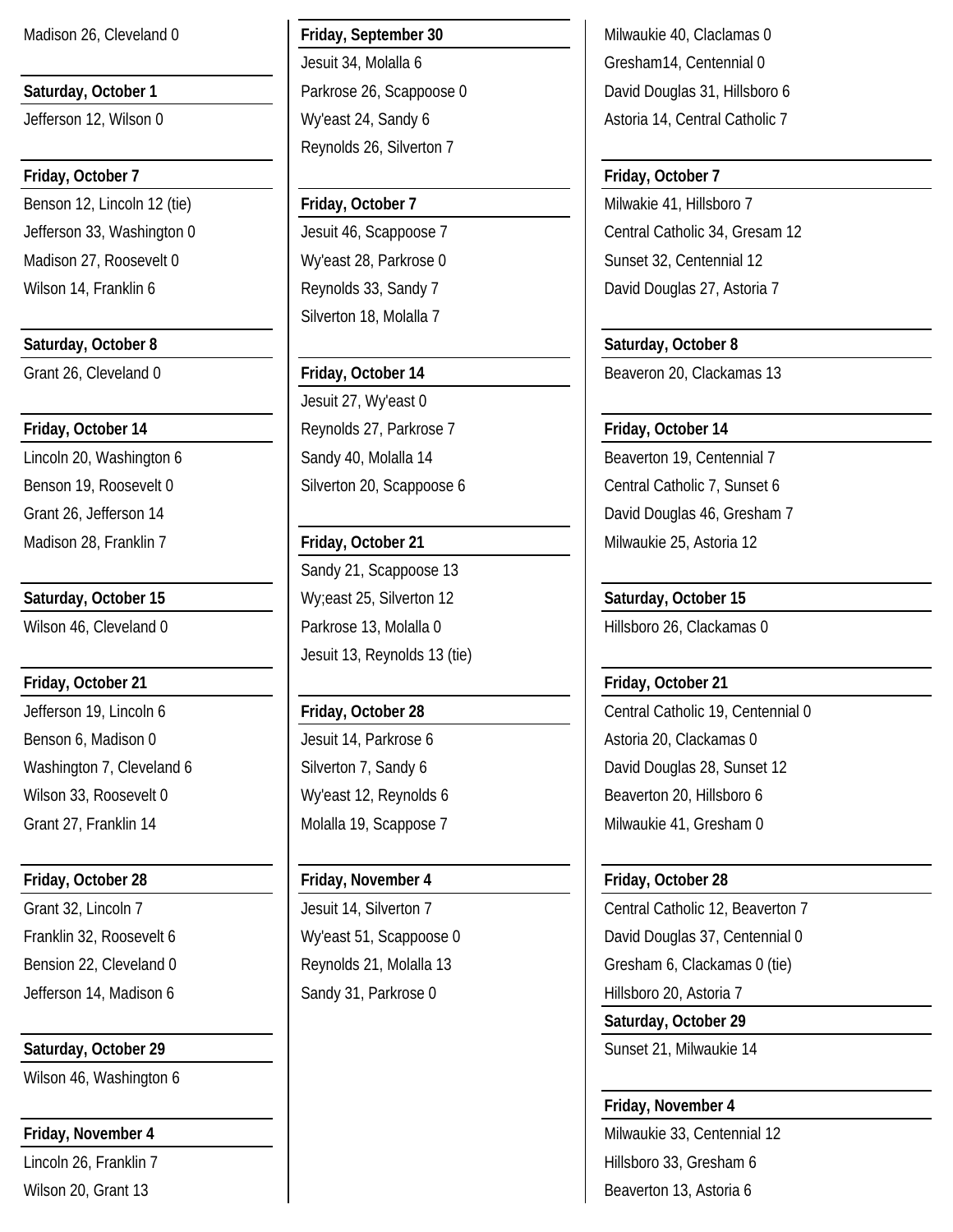| Cleveland 38, Roosevelt 6                                    |                                                     | David Douglas 34, Central Catholic 3                                     |
|--------------------------------------------------------------|-----------------------------------------------------|--------------------------------------------------------------------------|
| Madison 33, Washington 7                                     |                                                     |                                                                          |
| Jefferson 7, Benson 0                                        |                                                     | Saturday, November 5                                                     |
|                                                              |                                                     | Sunset 40, Clackamas 13                                                  |
|                                                              |                                                     |                                                                          |
| <b>District 4</b>                                            | <b>District 5</b>                                   | District 6                                                               |
| <b>Tualatin Yamhill Valley</b>                               | Midwetsern League                                   | <b>Southern Oregon Conference</b>                                        |
| Dallas $(4-5)$                                               | Cottage Grove (3-5)                                 | Ashland $(6-3)$                                                          |
| Forest Grove (4-4-1)                                         | Marshfield (5-3-1)                                  | Crater (2-5-1)                                                           |
| Lake Oswego (1-8)                                            | North Bend (7-2)                                    | Grants Pass (5-2-1)                                                      |
| McMinnville (5-3-1)                                          | North Eugene (4-5)                                  | Klamath Falls (3-5-1)                                                    |
| Newberg $(8-2-1)$                                            | Roseburg (7-22)                                     | Medford 10-1)                                                            |
| Oregon City (3-6)                                            | South Eugene (8-2)                                  |                                                                          |
| St. Helens (6-1-2)                                           | Springfield (2-7)                                   |                                                                          |
| Tigard $(5-2-2)$                                             | Thurston (3-5--1)                                   |                                                                          |
| Tillamook (2-5-2)                                            | Willamette (1-8)                                    |                                                                          |
| West linn (3-5-1)                                            |                                                     |                                                                          |
|                                                              |                                                     |                                                                          |
| Friday, September 9                                          | Friday, September 9                                 | Friday, September 9                                                      |
| Newberg 13, West Linn 13 (tie)                               | x-Springfield 19, Cottage Grove 7                   | x-Medford 38, Arcata (CA) 7                                              |
| Forest Grove 19, McMinnville 12                              | x-North Eugene 13, Corvallis 0                      | x-Klamath Falls 20, Boise (ID) 7                                         |
| Tigard 13, Dallas 0                                          | x-Parkrose 31, Willamette 12                        | x-Ashland 32, Phoenix 0                                                  |
| St. Helens 0, Tillamook 0 (tie)                              | x-South Eugene 32, Sweet Home 6                     | x-Roseburg 28, Grants Pass 7                                             |
| Oregon City 19, Lake Oswego 6                                | x-Riseburg 28, Grants Pass 7                        |                                                                          |
|                                                              | Marshfield 47, Thurston 0                           | Friday, September 16                                                     |
| Friday, September 16<br>McMinnville 1, West Linn 0 (forfeit) | x-North Bend 26, Reedsport 0                        | x-Grants Pass 27, Grants Pass 26<br>x-Medford 34, Marshfield 0           |
| Tigard 14, Forest Grove 6                                    | Friday, September 16                                | x-Klamath Falls 7, North Salem 7 (tie)                                   |
| Dallas 20, St. Helens 13                                     | x-North Eugene 25, Lebanon 20                       | x-Crater 20, Eagle Point 0                                               |
| Oregon City 20, Tillamook 0                                  | x-Corvallis 12, Springfield 7                       | x-Ashland 20, Roseburg 13                                                |
| Newberg 19, Lake Oswego 0                                    | x-South Eugene 32, Willamette 7                     |                                                                          |
|                                                              | x-Ashland 26, Roseburg 13                           | Friday, September 23                                                     |
| Friday, September 23                                         | x-Grants Pass 27, North Bend 26                     | x-Medford 46, Red Bluff (CA) 0                                           |
| Tigard 20, West Linn 14                                      | x-Medford 34, Marshfield 0                          | Ashland 20, Klamath Falls 12                                             |
| St. Helens 13, Forest Grove 13 (tie)                         | x-Thurston 32, Sutherlin 0                          | x-Crater 13, Coquille 13 (tie)                                           |
| Dallas 33, Oregon City 19                                    |                                                     | x-Grants Pass 13, Marshfield 13 (tie)                                    |
| Newberg 28, Tillamook 7                                      | Saturday, September 17                              |                                                                          |
| McMinnville 25, Lake Oswego 7                                | x-Cootage Grove 39, Douglas 19                      | Friday, September 30                                                     |
|                                                              |                                                     | x-Medford 35, South Salem 6                                              |
| Friday, September 30<br>St. Helens 27, West Linn 13          | Friday, September 23<br>Roseburg 27, North Eugene 7 | x-Del Norte (CAS) 7, Grants Pass 0<br>x-Eurkea (CA) 13, Klamath Falls 12 |
| Forest Grove 20, Oregon City 6                               | North Bend 21, Springfield 6                        | x-Ashland 27, Crater 26                                                  |
| Newberg 13, Dallas 6                                         | South Eugene 40, Cottage Grove 7                    |                                                                          |
| Tillamook 6, McMinnville 2                                   | Swet Home 27, Willamette 6                          | Friday, October 7                                                        |
|                                                              |                                                     |                                                                          |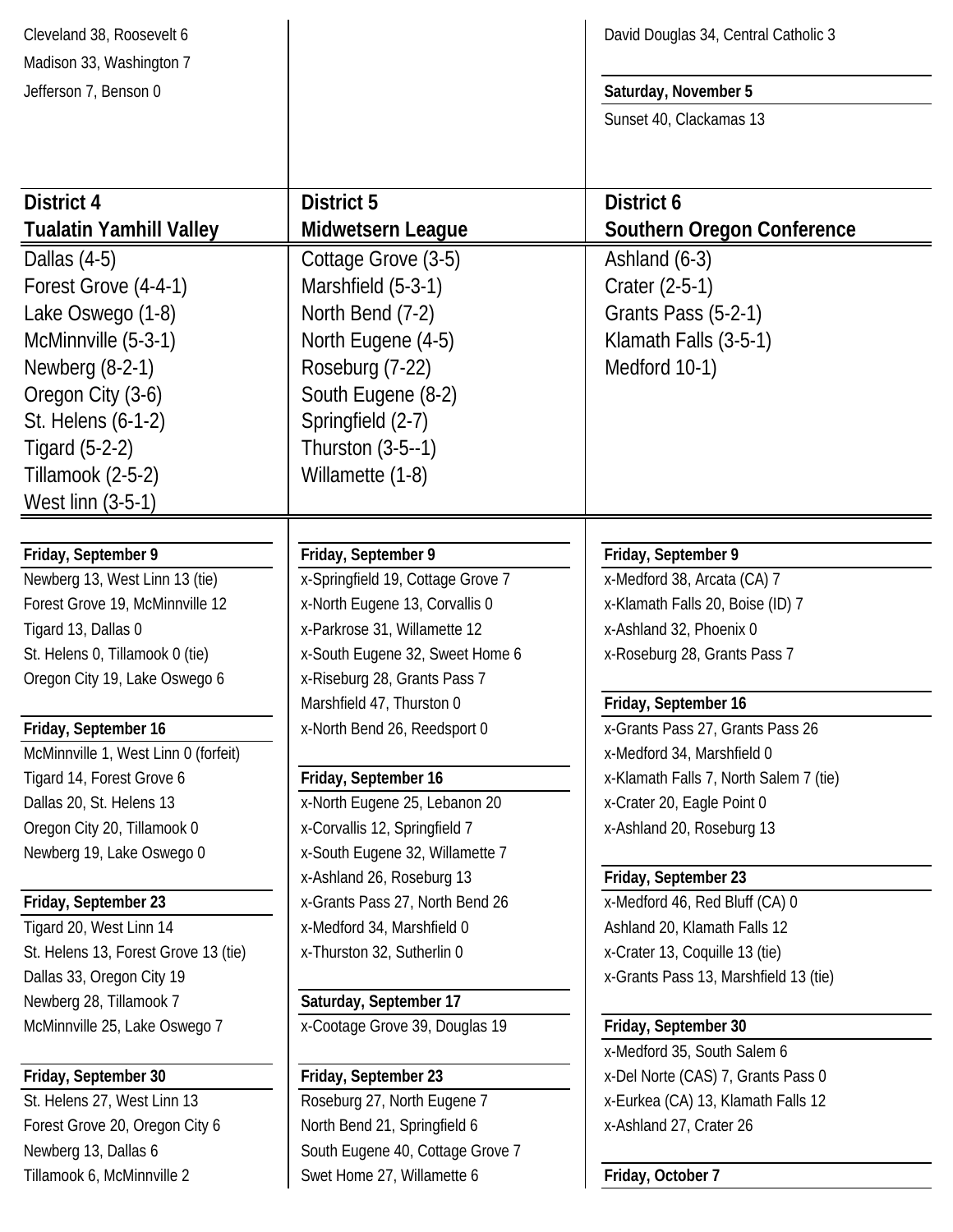West Linn 12, Dallas 7 Roseburg 40, Thurston 7 Medford 47, Reno (NV) 0 Tigard 33, McMinnville 33 (tie) Marshfield 13, North Eugene 7

St. Helens 15, Newberg 7 and 1990 and 1990 and 1990 and 1990 and 1990 and 1990 and 1990 and 1990 and 1990 and 19 Forest Grove 20, Dallas 6 **Friday, October 14** Klamath Falls 27, Crater 6 Tillamook 0, Tigard 0 (tie) South Eugene 7, Springfield 0

Lake Oswego 19, Dallas 6 **Satiurday**, October 15 Oregon City 13, West Linn 6

Tillamook 3, West Linn 0 Roseburg 6, Marshfield 0 Mcminnville 19, Dallas 12 **X** x-Lebanon 40, Willamette 12 Newberg 31, Oregon City 7 x-Klamath falls 21, Springfield 0 St. Helens 27, Tigard 6

Tigard 19, Lake Oswego 6 | x-Grants Pass 13, Marshfield 13 (tie) | Medford 46, Crater 6

West Linn 18, Forest Grove 13 North Eugene 20, Springfield 6 Newberg 21, McMinnville 12 Marshfield 21, South Eugene 7 **Friday, October 14** Dallas 33, Tillamook 7 x-Myrtle Point 27, Cottage Grove 13 Medford 49, Klamath Falls 6 Tigard 30, Oregon City 12 **X**-Corvallis 40, Willamette 12 Grants Pass 20, Ashland 12 St. Helens 38, Lake Oswego 6 x-North Bend 26, Coquille 0 Crater 26, Yreka (CA) 0

**Friday, October 14 Saturday, October 1 Friday, October 21**

Lake Oswego 20, Tillamook 7 North Bend 31, Roseburg 12 **Saturday, October 22** x-Cottage Grove 34, Willamette 6 Grants Pass 27, Crater 6 **Friday, October 21** X-North Salem 7, South Eugene 0 West Linn 26, Lake Oswego 14 x-Albany 19, Thurston 0 **Friday, October 28** 

McMinnville 7, Oregon City 6 North Bend 19, North Eugene 6 X-Grants Pass 31, Corvallis 7 x-Willamette 13, Oakridge 6 **Friday, November 4 Friday, October 28** X-Roseburg 14, North Salem 13 Medford 52, Grants Pass 6 Tillamook 19, Forest Grove 6 x-Marshfield 34, Albany 14 Ashland 33, Crater 6

St. Helens 34, McMinnville 7 x-Cottage Grove 34, Thurston 13

# **Friday, October 21**

**Friday, November 4** South Eugene 20, North Bend 0 Forest Grove 40, Lake Oswego 12 | x-North Eugene 19, Cottage Grove 0

# **Saturday, October 22**

x-Sweet Home 13, Thurston 13 (tie)

# **Friday, October 28**

South Eugene 26, Roseburg 13 Marshfield 35, Springfield 0 Thurston 7, Willamette 0

# **Saturday, October 29**

x-North Bend 32, Cottage Grove 6 x-South Salem 23, North Eugene 12

Grants Pass 19, Klamath Falls 6 **Friday, October 7 Friday, September 30** x-Ashland 14, Yreka (CA) 6

St. Helens 24, Oregon City 6 x-Klamath Falls 21, Springfield 0 Newberg 20, Forest Grove 0 **Friday, October 7** Newberg 20, Forest Grove 0 **Friday, October 7** X-Ashland 37, Del Norte (CA) 19

Newberg 20, Tigard 13 **X-Borah (ID) 26, Klamath Falls 13** x-Borah (ID) 26, Klamath Falls 13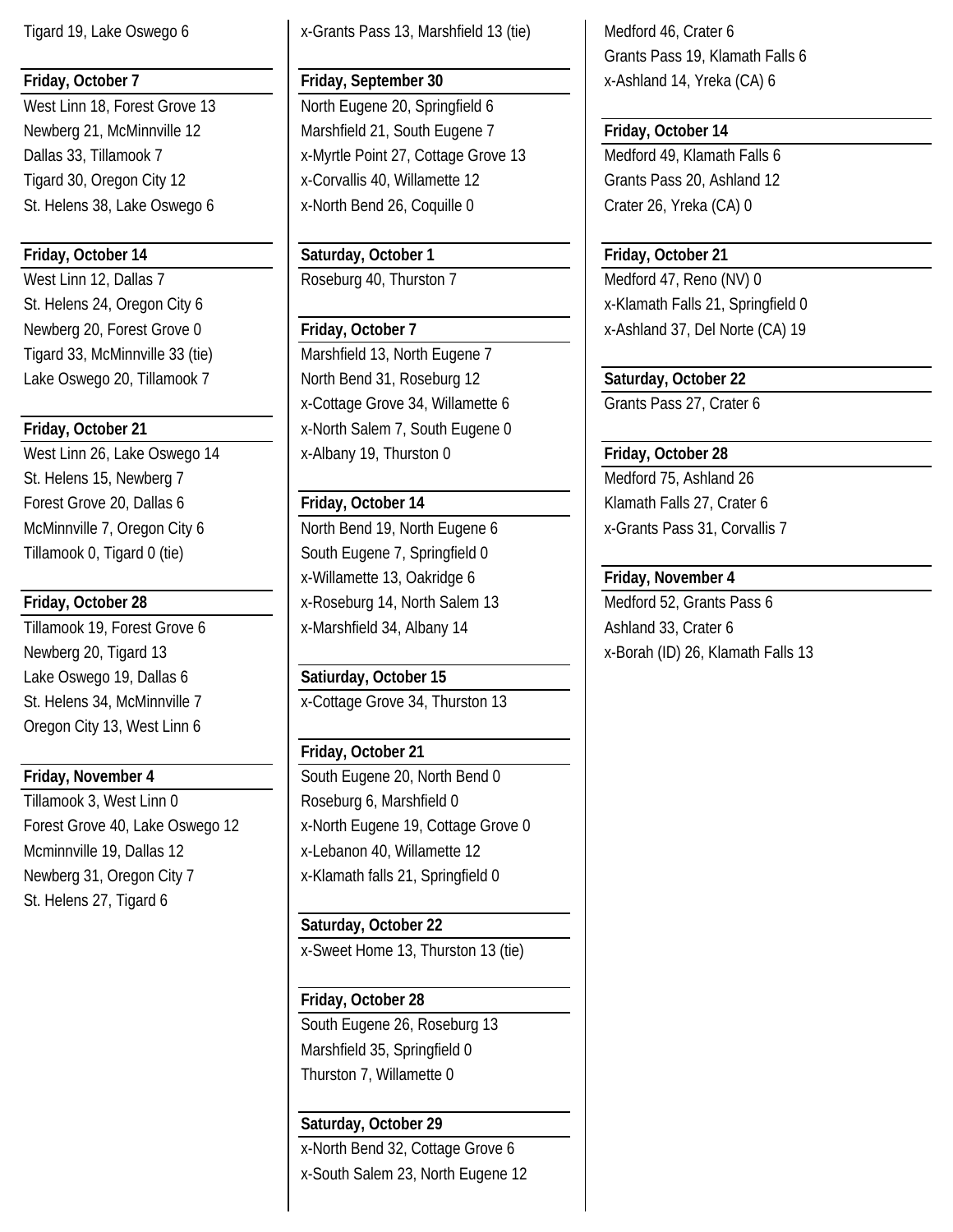|                                  | Friday, November 4                               |
|----------------------------------|--------------------------------------------------|
|                                  | South Eugene 20, North Eugene 13                 |
|                                  | North Bend 26, Marshfield 18                     |
|                                  | Roseburg 20, Springfield 7                       |
|                                  | x-Thurston 19, Harrisburg 13                     |
|                                  |                                                  |
|                                  | Friday, November 11<br>Springfield 6, Thurston 0 |
|                                  |                                                  |
| <b>District 7</b>                | <b>District 8 Valley</b>                         |
| Intermountain Conference         | <b>Valley League</b>                             |
| Baker (4-5)                      | Albany $(7-2)$                                   |
| Bend (7-3)                       | Corvallis (2-7)                                  |
| Hermiston (5-4)                  | Lebanon (3-5-1)                                  |
| La Grande (1-8)                  | North Salem (8-3-1)                              |
| Ontario (6-3)                    | South Salem (4-4-1)                              |
|                                  |                                                  |
| Pendleton (7-2)                  | Sweet Home (2-5-2)                               |
| Prineville (3-6)                 |                                                  |
| Remond (2-7)                     |                                                  |
| The Dalles (7-1-1)               |                                                  |
| Friday, September 9              | Friday, September 9                              |
| x-Nampa (ID) 21, Baker 7         | x-Albany 32, Wy'east 0                           |
| x-Union 13, La Grande 12         | x-South Eugene 32, Sweet Home 6                  |
| x-Pendleton 13, Mac-Hi 12        | x-North Dsalem 27, South Salem 13                |
| x-The Dallas 22, Reynolds 13     | x-North Eugene 13, Corvallis 0                   |
| x-Lebanon 27, Prineville 13      | x-Lebanon 27, Prineville 13                      |
| x-Lakeview 27, Redmond 12        |                                                  |
| x-Bend 15, Madras 0              | Friday, September 16                             |
| x-Ontario 6, Meridan (ID) 0      | x-Albany 6, Bend 0                               |
|                                  | x-Sweet Home 19, Molalla 0                       |
| Saturday, September 10           | x-South Salem 20, Kelso (WA) 20 (tie)            |
| x-Hermiston 14, Jesuit 13        | x-North Salem 7, Klamath Falls 7 (tie)           |
|                                  | x-Springfield 12, Corvallis 7                    |
| Friday, September 16             | x-North Eugene 25, Lebanon 0                     |
| x-Boise (ID) 31, Pendleton 6     |                                                  |
| x-The Dalles 6, Wy; east 6 (tie) | Friday, September 23                             |
| x-Albany 6, Bend 0               | Albany 26, South Salem 19                        |
| x=Prineville 6, Sandy 0          | x-Sweet home 27, Willamette 6                    |
| x-Redmond 19, Madras 0           | North Salem 14, Corvallis 7                      |
| x-Hermiston 18, Mac-Hi 13        | x-Central 20, Lebanon 7                          |
| x-Baker 19, La Grande 7          |                                                  |
| x-Nampa (ID) 19, Ontario 12      | Friday, September 30                             |
|                                  | Albany 14, Lebanon 7                             |
| Friday, September 23             | North Salem 35, Sweet Home 20                    |
| Bend 26, Baker 0                 | x-Medford 35, South Salem 6                      |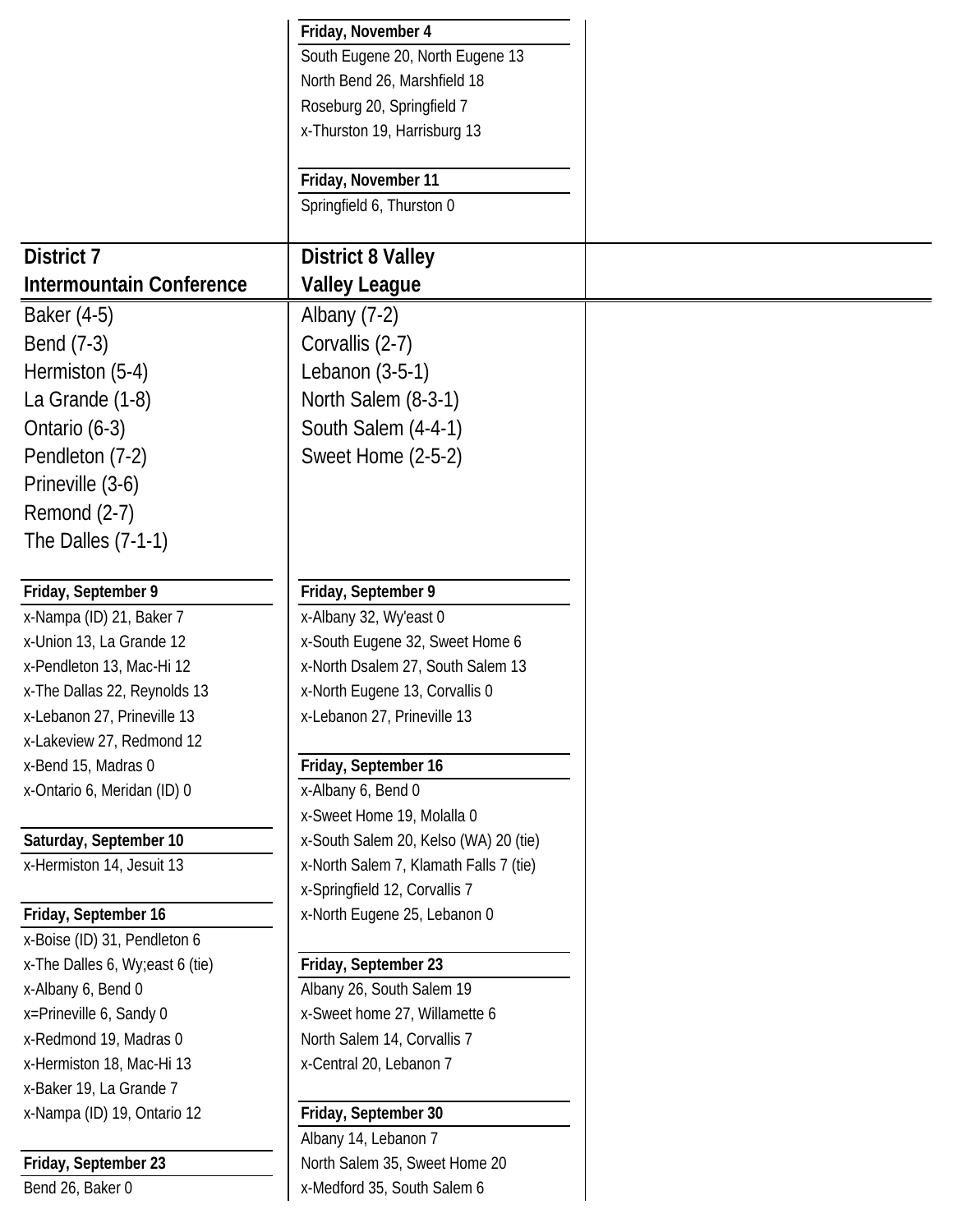The Dalles 20, Pendleton 6 Hermiston 7, Prineville 6 **Friday, October 7** 

# **Friday, September 30** Lebanon 12, Corvallis

Remond 13, Baker 13 **X**-Albany 19, Thurston 0 Pendleton 19, Prineville 6 The Dalles 31, Hermiston 0 **Friday, October 14** 

The dallas 18, Redmond 0 Bend 19, Prineville 13 **Friday, October 21** Baker 9, Hermiston 6 North Salem 19, Albany 7

## **Friday, October 14**

Baker 12, Prineville 6 **Saturday, October 22** Bend 34, Hermiston 6 Pendleton 14, redmond 6 **Friday, October 28** x-Ontario 32, Payette (ID) 6 North Salem 26, Lebanon 13

Pendleton 20, Bend 0 Hermiston 34, Redmond 0 **Saturday, October 29** The Dalles 20, Baker 13 Emmett (ID) 27, Ontario 26 **Friday, November 4**

Hermiston 33, La Grande 7 | Albany 26, Corvallis 6 Pendleton 32, Baker 6 Prineville 14, Redmond 6 x-Ontario 18, Vale 6

# **Saturday, October 29**

Bend 26, The Dalles 0

# **Friday, November 4**

The Dalles 21, Prinville 7 Penelton 21, Hermiston 6 Bend 27, Redmond 13 Baker 27, La Grande 6 x-Ontario 46, Parma (ID) 0

La Grande 19, Redmond 12 **X** - Corvallis 40, Willamette 12

South Salem 33, Sweet Home 0 Bend 34, la Grande 6 x-North Salem 27, South Eugene 26

x-Ontario 41, Weiser (ID) 7 Corvallis 12, Sweet Home 0 South Salem 18, Lebanon 12 **Friday, October 7** X-Marshfield 34, Albany 14 Pendleton 18, La Grande 0 x-Roseburg 14, North Salem 13

Ontario 13, Nyssa 6 South Salem 13, Corvallis 7 x-Lebanon 40, Willamette 12

The Dallas 31, La Grande 18 x-Sweet Home 13, Thurston 13 (tie)

Albany 26, Sweet Home 12 **Friday, October 21** x-Grants Pass 31, Corvallis 7

Prinville 26, La Grande 7 x-South Salem 33, North Eugene 12

Lebanon 12, Sweet Home 12 (tie) **Friday, October 28** North Salem 27, South Sal;em 7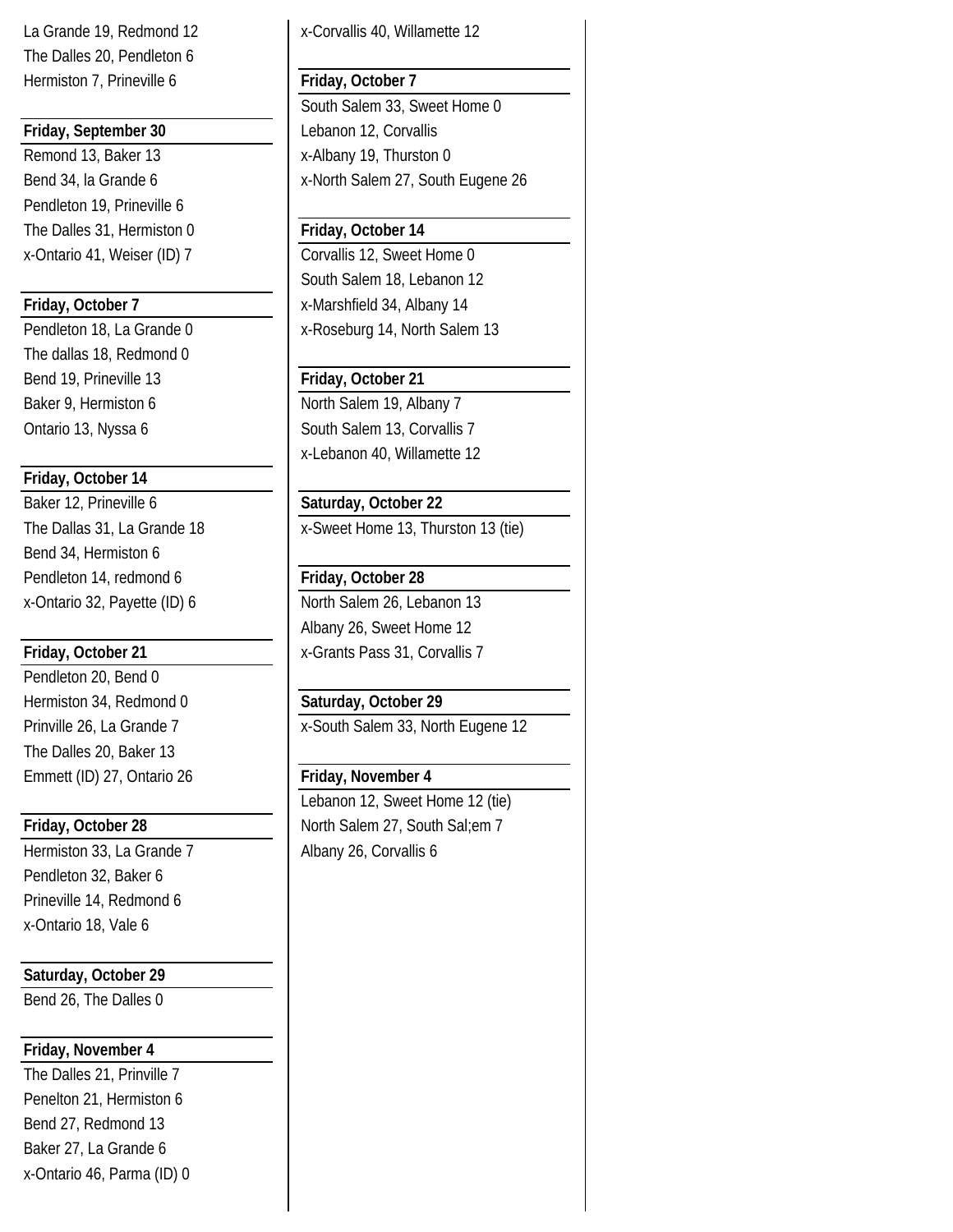| 1960 Class A-2 Football Schedules                    |                                |                                                          |
|------------------------------------------------------|--------------------------------|----------------------------------------------------------|
| <b>District 1</b>                                    | <b>District 2</b>              | District 3                                               |
| Cowapa League                                        | Yawama League                  | Coast League                                             |
| Banks (1-7-1)                                        | Amity                          | Mapleton                                                 |
| Clatskanie                                           | Dayton                         | Newport (7-2-1)                                          |
| Concordia                                            | Nestucca                       | Reedsport (4-3-1)                                        |
| Estacada (7-2)                                       | Philomath                      | Siiuslaw (1-7-1)                                         |
| <b>Hood River (4-4-1)</b>                            | Salem Academy                  | Taft (3-5)                                               |
| Neah-Kah-Nie                                         | Sheridan                       | Toledo $(5-4)$                                           |
| North Catholic                                       | Sherwood                       | Waldport                                                 |
| Rainier                                              | Willamina                      |                                                          |
| Seaside (9-1)                                        | Yamhill                        |                                                          |
| Vernonia                                             |                                |                                                          |
| Warrenton (0-8)                                      |                                |                                                          |
|                                                      |                                |                                                          |
| Friday, September 9                                  | Friday, September 9            | Friday, September 9                                      |
| Seaside 19, Banks 0                                  | Nestucca 26, Yamhill 6         | Toldo 26, Newport 7                                      |
| Clatskanie 13, Concordia 6                           | Willamina 59, Dayton 12        | x-Bandon 25, Siuslaw 0                                   |
| Rainier 20, Neah-Kah-Nie 6                           | Philomath 39, Salem Academy 14 | x-North Bend 26, Reedsport 0                             |
| x-Estacada 21, Sherman 7                             | Sherwood 20, Amity 6           | x-Gold Beach 32, Waldport 0                              |
|                                                      | x-Sheridan 47, MacLaren 12     | x-Siletz 19, Taft 6                                      |
| Saturday, September 10                               |                                | x-Mapleton 14, Harrisburg 0                              |
| Vernonia 33, Warrenton 6                             | Friday, September 16           |                                                          |
| North Catholic 27, Hood River 6                      | Willamina 55, Nestucca 13      | Friday, September 16                                     |
|                                                      | Yamhill 27, Salem Academy 2    | x-Bandon 32, Toledo 7                                    |
| Friday, September 16                                 | Amity 8, Dayton 6              | x-Myrtle Point 27, Siuslaw 7                             |
| Seaside34, Vernonia 13                               | Philomath 14, Sheridan 13      | x-Coquille 19, Reedsport 6                               |
| Estacada 52, Warrenton 0<br>Neah-Kah-Nie 13, Banks 0 | x-Rainer 28, Sherwood 6        | x-Newport 26, Junction City 0<br>x-Gold Beach 26, Taft 6 |
| Concordia 18, Hood River 14                          | Friday, September 23           | x-Mapleton 25, Monroe 7                                  |
| x-Rainier 24, Sherwood 6                             | Willamina 77, Salem Academy 0  |                                                          |
| x-Gervas 12, North Catholic 7                        | Nestucca 19, Amity 0           | Friday, September 23                                     |
|                                                      | Yamhill 7, Sheridan 6          | Reedsport 13, Toledo 0                                   |
| Friday, September 23                                 | Sherwood 34, Dayton 6          | Mapleton 14, Siuslaw 13                                  |
| Seaside 61, Warrenton 0                              | x-Waldport 20, Philomath 14    | Newport 31, Taft 14                                      |
| Vernonia 13, Rainier 7                               |                                | x-Waldport 20, Philomath 19                              |
| Neah-Kah-Nie 13, Clatskanie 9                        | Friday, September 30           |                                                          |
| x-Hood River 13, Sherman 12                          | Amity 20, Salem Academy 14     | Friday, September 30                                     |
|                                                      | Willamina 66, Sheridan 0       | Mapleton 7, Toledo 0                                     |
| Saturday, September 24                               | Sherwood 2, Nestucca 0         | Reedsport 36, Taft 0                                     |
| Estacada 20, Banks 6                                 | Yamhill 19, Philomath 12       | Newport 40, Waldport 6                                   |
| Concordia 7, North Catholic 0                        | x-Maupin 52, Dayton 13         | x-Pacific 19, Siuslaw 19 (tie)                           |
| Friday, September 30                                 | Friday, October 7              | Friday, October 7                                        |
| Hood River 20, Vernonia 14                           | Sheridan 13, Amity 12          | Toledo 33, Siuslaw 7                                     |
| Neah-Kah-Nie 12, Concordia 0                         | Sherwood 36, Salem Academy 6   | Reedsport 26, Waldport 6                                 |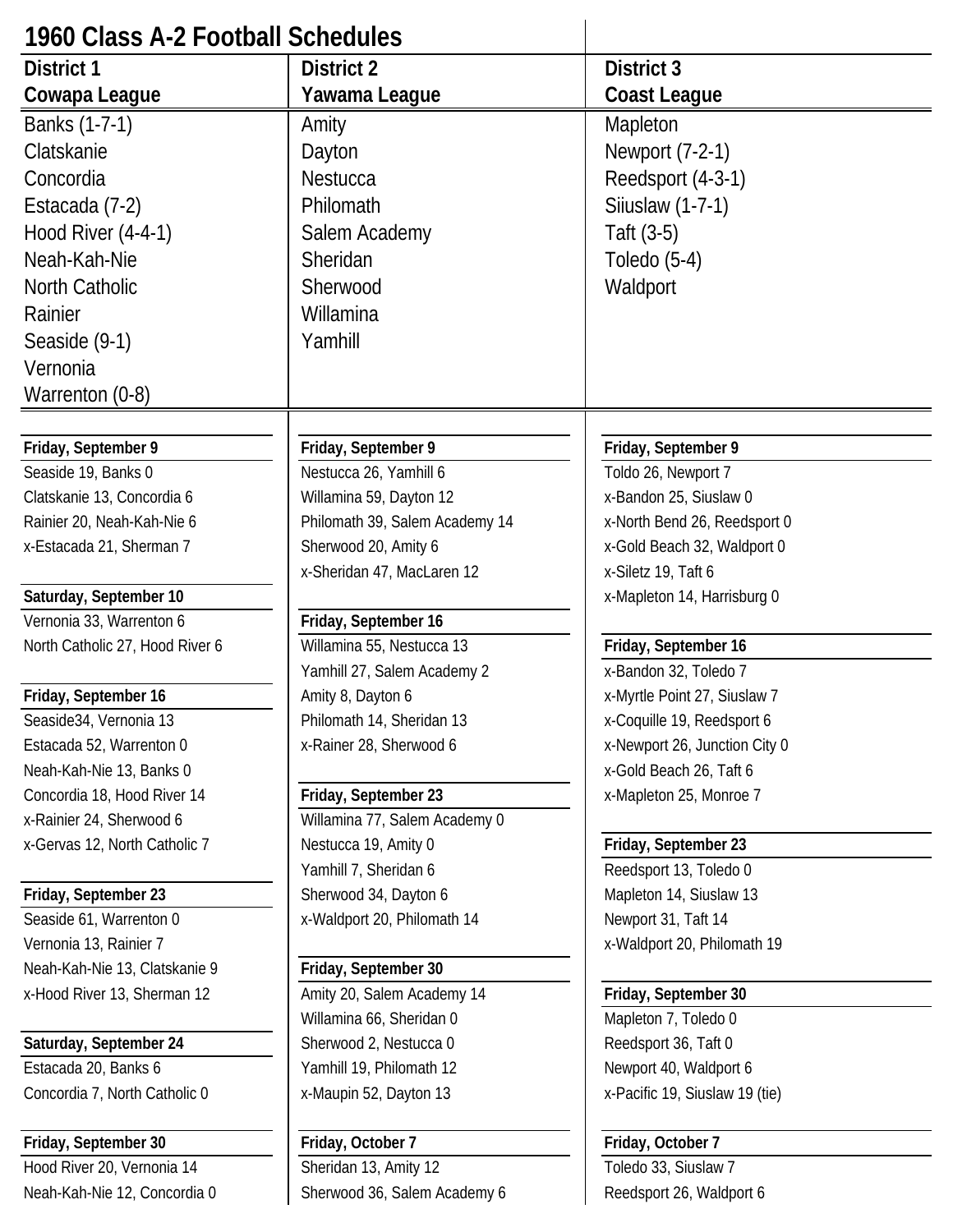Neah-Kah-Nie 51, North Catholic 6 | x-Nestucca 7, Toledo 6 | **Friday, October 21** Seaside 33, Concordia 0 Toledo 26, Taft 13

Clatskanie 31, Banks 14 Yamhill 26, Amity 18 x-Nestucca 7, Toledo 6 and Reedsport at Mapleton

Seaside 32, Neah-Kah-Nie 7 **Seaside 32, November 5** Saturday, November 5 Estacada 33, Hood River 7 **Friday, November 4** Mapleton 25, Marshfield JV's 14 x-North Marion 38, Concordia 7 | Yamhill 34, Dayton 12

Banks 26, Warrenton 7

# **Friday, October 28**

Seaside 20, Estacada 6 Hood River 13, Clatskanie 7 Vernonia 40, Neah-Kah-Nie 6 x-Canby 27, Banks 0

**Saturday, October 29**

North Catholic 19, Warrenton 6 Rainier 20, Concordia 6

# **Friday, November 4**

Seaside 20, Rainier 12 x-Nestucca 54, Philoimath 13 Vernona 19, Banks 7 Esracada 13, Concordia 0 Hood River 52, Warrenton 7

Raonier 20, Banks 0 Willamina 56, Philomath 13 Taft 18, Mapleton 6 Clatskanie 24, warrenton 0 Nestucca 38, Dayton 6 x-Newport 33, Yamhill 13 x-Newport 33, Yamhill 13

Hood River 19, Banks 19 (tie) Philomath 21, Amity 7 Taft 14, Siuslaw 13 Rainier 14, Estacada 7 | Willamina 54, Yamhill 6 | Mapleton 21, Waldport 0 Salem Academy 40, Dayton 26 x-Toledo 7, Nestucca 6 **Saturday, October 8** Sherwood 24, Sheridan 12

**Friday, October 14 Sherwood 32, Philomath 13** Siuslaw 14, waldport 7 Estacada 21, Neah-Kah-Nie 13 Nesrucca 32, Salem Academy 7 **Friday, October 28** Seaside 51, North Catholic 0 Sheridan 25, Dayton 13 Toledo 34, Waldport 0 Eainier 13, Hood River 6 **X** x-Central 20, Willamina 13 Newport 20, Siuyslaw 7

# **Friday, October 28**

Saturday, October 15 **Filter 15** Willamina 60, Amity 6 **Filter 1 Friday, November 4** Concordia 33, Warrenton 6 **Philomath 25, Dayton 13** Taft v33, Waldport 0 Nestucca 34, Sheridan 7 Mestucca 34, Sheridan 7 Mestucca 34, Siuslaw 13 **Friday, October 21 Sherwood 13, Yamhill 13 (tie)** Newport 12, Toledo 0 Clatskanie 24, Rainier 20 x-Gervais 26, Salem Academy 21

Willamina 19, Sherwood 13 Saturday, October 22 **Sheridan 25, Salem Academy 20** Vernonia at North Catholic Nestucca 54, Philoimath 13

# **Friday, October 7 Friday, October 14**

Vernonia 12, Clatskanie 7 **Friday, October 14** Newport 13, Reedsport 13 (tie)

# **Friday, October 21** Newport 41, Mapleton 0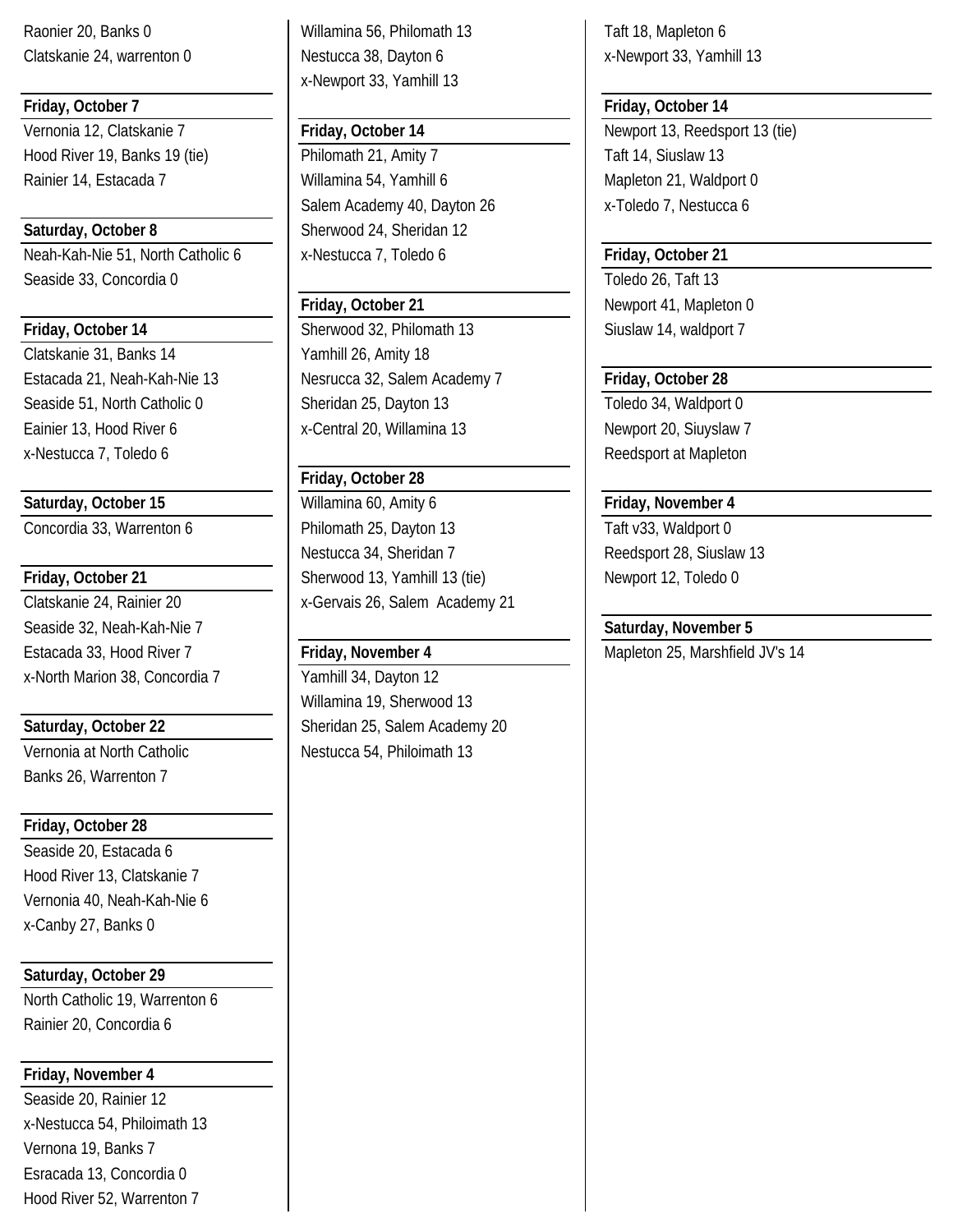| <b>District 4</b>                             | District 5                                          | District 6                                               |
|-----------------------------------------------|-----------------------------------------------------|----------------------------------------------------------|
| South Coast League                            | <b>Emerald League</b>                               | Umpqua League                                            |
| Bandon (7-2)                                  | <b>Central Linn</b>                                 | Douglas                                                  |
| Brookings (0-8)                               | Creswell                                            | Glendale                                                 |
| Coquille (6-2-1)                              | <b>Drain</b>                                        | Glide                                                    |
| Gold Beach (6-3)                              | Elmira                                              | Myrtle Creek                                             |
|                                               |                                                     | Oakland                                                  |
| Myrtle Point (11-1)                           | Junction City (4-5)                                 |                                                          |
| Pacific                                       | <b>McKenzie</b>                                     | Riddle                                                   |
|                                               | Oakridge                                            | Sutherlin (4-3-2)                                        |
|                                               | <b>Pleasant Hill</b>                                |                                                          |
|                                               | St. Francis                                         |                                                          |
|                                               |                                                     |                                                          |
| Friday, September 9<br>x-Bandon 25, Siuslaw 0 | Friday, September 9<br>Pleasant Hill 19, Creswell 7 | Friday, September 9<br>x-Myrtle Point 35, Myrtle Creek 7 |
| x-Del Norte (CA) 47, Brookings 0              | Oakridge 32, Central Linn 7                         | x-Sutherlin 13, Powers 6                                 |
| \x-Elmira 21, Pacific 0                       | Junction City 19, McKenzie 0                        | x-Oakland 37, Canyonville 0                              |
| x-Coquille 31, Douglas 0                      | St. Francis 21, Draio 13                            | x-Coquille 31, Douglas 0                                 |
| x-Gold Beach 31, Waldport 0                   |                                                     | x-Riddle 38, Yoncalla 0                                  |
| x-Myrtle Point 35, Myrtle Creek 7             | Saturday, September 10                              | Glide 12, Glendale 6                                     |
|                                               | x-Elmmira 21, Pacific 0                             |                                                          |
| Friday, September 16                          |                                                     | Friday, September 16                                     |
| x-Bandon 31, Toledo 6                         | Friday, September 16                                | x-Myrtle Creek 13, pacific 6                             |
| x-Phoenix 45, Brookings 15                    | Oakridge 33, Drain 13                               | x-Powers 27, Oakland 7                                   |
| x-Myrtle Creek 13, Pacific 6                  | x-Newport 20, Junction City 0                       | x-Illionis Valley 13, Glide 6                            |
| x-Coquille 19, Reedsport 6                    |                                                     | Riddle 47, Glendale 9                                    |
| x-Gold Beach 26, Taft 6                       | Saturday, September 17                              | x-Phoenix 18, Brookings 13                               |
| x-Myrtle Point 27, Siuslaw 7                  | Central Linn 18, Creswell 0                         |                                                          |
|                                               | Elmira 13, McKenzie 6                               | Saturday, September 17                                   |
| Friday, September 23                          | St. Francis 25, Pleasant Hill 7                     | x-Thurston 32, Sutherlin 0                               |
| x-Riddle 33, Pacific 7                        |                                                     | x-Cottage Grove 39, Douglas 19                           |
| x-Crater 13, Coquille 13 (tie)                | Friday, September 23                                |                                                          |
| x-Myrtle Point 47, Sutherlin 6                | Draion 19, Junction City 6                          | Friday, September 23                                     |
|                                               | St. Francis 45, Oakridge 14                         | x-Glendale 26, Rogue River 0                             |
| Saturday, September 24                        | Pleasant Hill 36, McKenzie 20                       | x-Myrtle Point 47, Sutherlin 6                           |
| x-Bandon 66, Myrtle Creek 12                  | Central Linn 12, Elmira 6                           | x-Coburg 13, Oakland 7                                   |
| x-Gold Beach 47, Douglas 7                    | x-Creswell 19, Lowell 0                             | x-Riddle 33, Pacific 7                                   |
| Friday, September 30                          | Friday, September 30                                | Saturday, September 24                                   |
| x-Bandon 36, Illionis Valley 0                | Junction City 19, Elmira 0                          | x-Bandon 63, Myrtle Creek 12                             |
| x-St. Bernards (CA) 35, Brookings 0           | Creswell 13, Drain 12                               | x-Gold Beach 45, Douglas 7                               |
| x-Pacific 19, Siuslaw 19 (tie)                |                                                     |                                                          |
| x-North Bend 26, Coquille 0                   | Saturday, October 1                                 | Friday, September 30                                     |
| x-Gold Beach 26, Powers 12                    | Central Linn 12, St. Francis 6                      | Myrtle Creek 19, Oakland 6                               |
| x-Myrtle Point 27, Cottage Grove 13           | Pleasant Hill 27, Oakridge 0                        | Riddle 14, Douglas 2                                     |
|                                               |                                                     | Sutherlin 19, Glide 19 (tie)                             |
|                                               |                                                     |                                                          |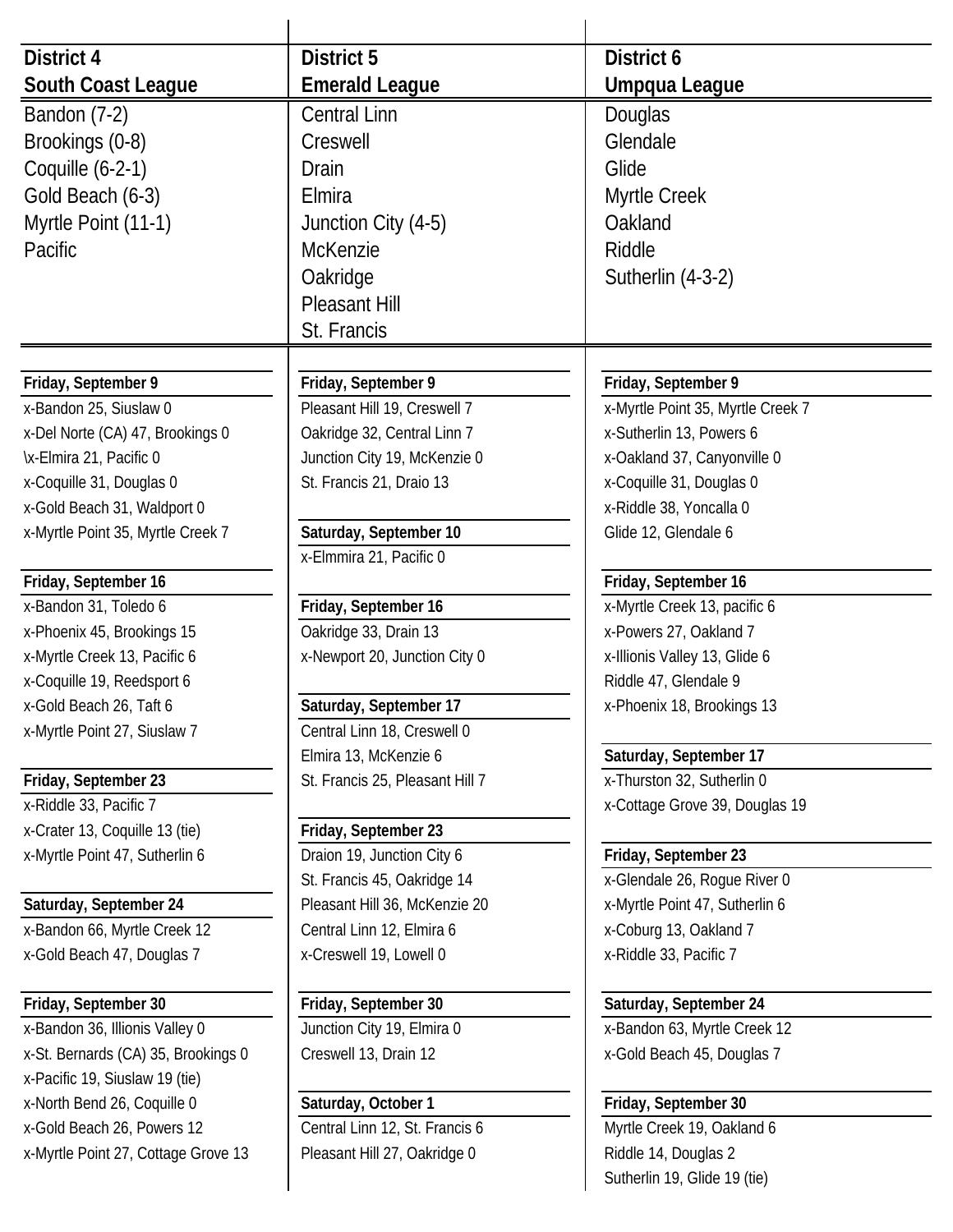# **Friday, October 7 Friday, October 7**

Brookings 20, Bandon 13 **Saturday, Octpber 8** Riddle 13, Sutherlin 6 Coquille 46, Pacific 7 Creswell 20, Elmira 6 Myrtle Point 40, Gold Beach 7 **Saturday, October 8** Saturday, October 8

Pacific 27, Brookings 7 and 1 and 2 and 2 and 2 and 2 and 2 and 2 and 2 and 2 and 2 and 2 and 2 and 2 and 2 and 2 and 2 and 2 and 2 and 2 and 2 and 2 and 2 and 2 and 2 and 2 and 2 and 2 and 2 and 2 and 2 and 2 and 2 and 2

# **Friday, October 28 Drain 15, Elmira 0 Riddle 19, Glide 14 Riddle 19, Glide 14**

Myrtle Point 45, Brookings 7 **Satuirday, October 15** Satuirday, October 15 Cold Beach 19, Pacific 12 **Friday, October 21** Douglas 16, Oakland 7

Myrtle Point 40, Coquille 7 x-Central Linn 25, Crow 6 Sutherlin 44, Oakland 0 Gold Beach 33, Brookings 0 and Riddle 27, Myrtle Creek 6

Bandon 26, Gold Beach 20 **St. Francis 34, Junction City 12** Saturday, October 1 Coquille 40, Brookings 14 | Oakridge 13, McKenzie 12 | X-St. Mary's 18, Glendale 0 Myrtle Point 52, Pacific 0 Pleasant Hill 6, Centgral Linn 6 (tie) x-Drain 53, Yoncalla 0 **Friday, October 7**

**Friday, October 14** Glide 39, Oakland 6 **Friday, October 21 Pleasant Hill 27, Junction City 13** Myrtle Creek 20, Douglas 0 Myrtle Point 45, Bandon 6 Central Linn 33, McKenzie 19 Coquille 28, Gold Beach 7 x-Willamette 13, Oakridge 6 **Friday, October 14**

Coquille 27, Bandon 13 St. Francis 35, Creswell 7

Oakridge at Junction City **Friday, November 4** Creswell 28, McKwnzie 18 **Friday, October 21** Bandon 34, Pacific 18 **St. Francis 40, Elmira 12** X-Phoenix 41, Glendale 6

> **Saturday, October 22** Drain 25, Pleasant Hill 19 **Saturday, October 22**

**Friday, October 28** Central Llinn 6, Drain 0 **Friday, October 28**

Saturday, October 29 **Glide 19, Myrtle Creek 6** Junction City 39, Creswell 0 St. Francis 33, Mckenzie 14 **Saturday, october 29**

**Friday, November 4** x-St. Francis 21, Willamette 12 **Friday, November 4** Creswell 22, Oakridge 0 Riddle 39, Canyonville 13 Central Linn 14, Junction 12 **District Playoiff** Drain 27, McKenzie 7 Phoenix 27, Sutherlin 6

**Saturday, November 5** Elmira 20, Pleasant Hill 13

**Friday, October 14** X-Eagle Point 32, Glendale 13

Saturday, October 15 **Sutherlin 0, Myrtle Creek 0 (tie)** Sutherlin 0, Myrtle Creek 0 (tie)

Glide 44, Douglas 14

Elmira 14, Oakridge 12 x-Illionis Valley 13, Glendale 7 Sutherlin 43, Douglas 0

Riddle 39m Oakland 14

**District 6 District 7 District 8 Rogue League Centrak-Eastern League Captial Conference**

Eagle Point (4-3) Burns Burns and Canby (6-3)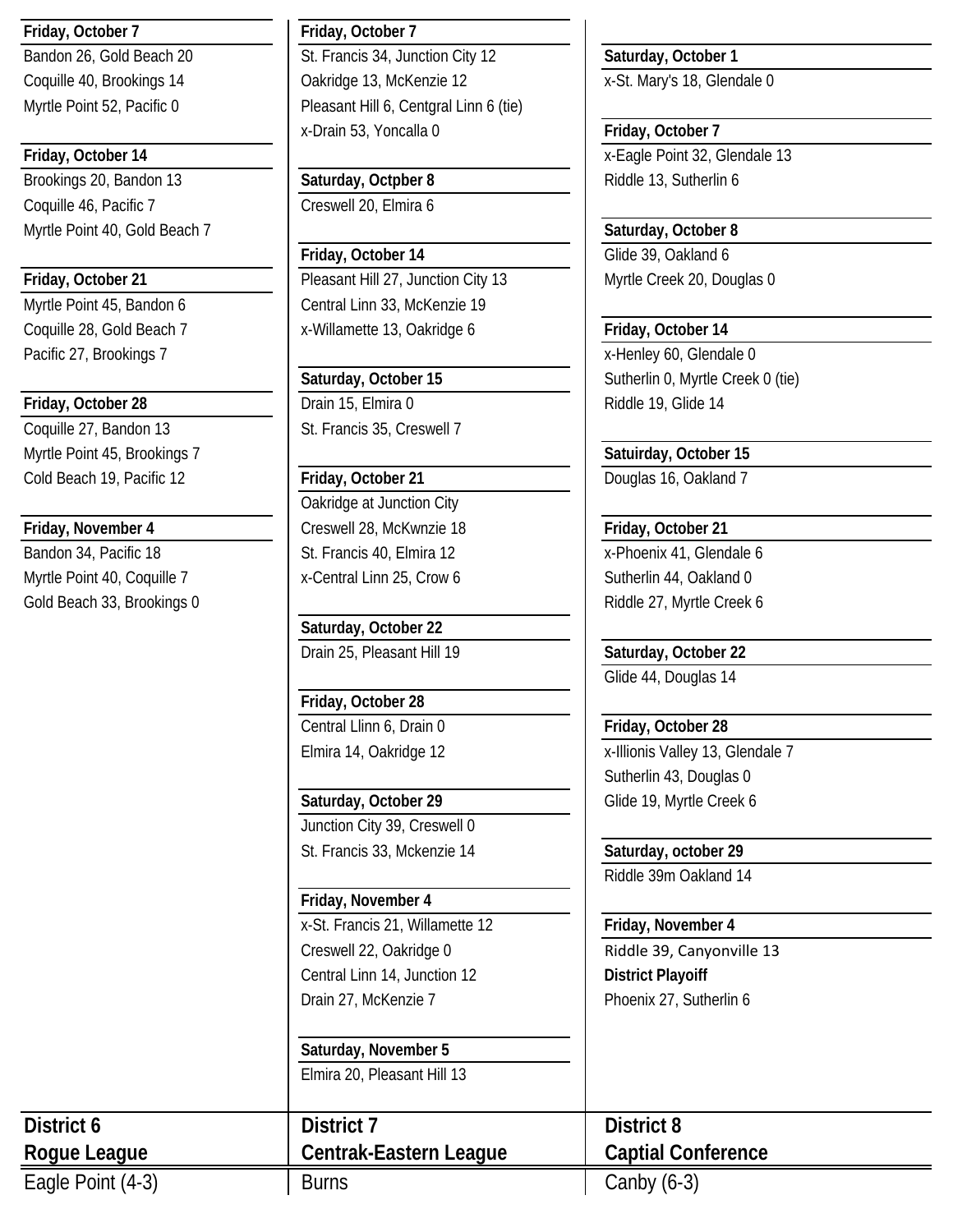| Henley<br><b>Illionis Valley</b><br>Phoenix (9-2)<br>Rogue River | <b>Grant Union</b><br>Lakeview<br><b>Madras</b><br>Mac-Hi (6-4)<br><b>Nyssa</b><br>Vale (4-3-1) | Cascade<br>Central (12-0)<br>Gervais<br>Mt. Angel<br>North Marion<br><b>Scio</b><br>Silverton<br>Serra Catholic<br>Woodburn |
|------------------------------------------------------------------|-------------------------------------------------------------------------------------------------|-----------------------------------------------------------------------------------------------------------------------------|
|                                                                  |                                                                                                 |                                                                                                                             |
| Friday, September 9                                              | Friday, September 9                                                                             | Friday, September 9                                                                                                         |
| x-St. Mary's 40, Illionis Valley 6                               | x-Mac-HI-13, pendleton 12                                                                       | x-Mt. Angel 34, Tillamook Catholic 6                                                                                        |
| x-Crater JV's 20, Rogue River 0                                  | x-Bend 15, Madras 0                                                                             | x-Canby 20, Molalla 0                                                                                                       |
| x-Henley 19, Chiloquin 6                                         | x-Pilot Rock at Grant Union                                                                     | x-Central 40, Sandy 0                                                                                                       |
| x-Ashland 32, Phoenix 0                                          | x-Lakeview 37, Redmond 12                                                                       |                                                                                                                             |
|                                                                  | Vale 14, Nyssa 6                                                                                | Friday, September 16                                                                                                        |
| Friday, September 16                                             |                                                                                                 | x-Serra Catholic 19, Jesuit 19 (tie)                                                                                        |
| x-Illionis Valley 13, Glide 6                                    | Friday, September 16                                                                            | Mt. Angel 12, Stayton 6                                                                                                     |
| x-Rogue River 16, Canyonville 12                                 | x-Hermiston 18, Mac-Hi 13                                                                       | x-Canby 18, Scappoose 12                                                                                                    |
| x-Helney 19, Lakeview 13                                         | x-Meridan (ID) 13, Vale 6                                                                       | Central 34, Woodburn 0                                                                                                      |
| x-Crater 20, Eagle Point 0                                       | x-Nyssa at Emmett (ID)                                                                          | North Marion 13, Cascade 12                                                                                                 |
| x-Phoenix 25, Brookings 13                                       | x-Redmond 19, Madras 0                                                                          | x-Gervais 12, North Catholic 7                                                                                              |
|                                                                  | x-Henley 19, Lakeview 13                                                                        | x-Scio 12, Santiam 0                                                                                                        |
| Friday, September 23                                             |                                                                                                 |                                                                                                                             |
| x-Glendale 26, Rogue River 0                                     | Saturday, September 17                                                                          | Saturday, September 17                                                                                                      |
| Phoenix 41, Illionis Valley 6                                    | x-Burns at Alturas (CA)                                                                         | x-Silverton 7, Serra Catholic JV's 0                                                                                        |
| x-Yreka (CA) 7, Eagle Point 0                                    |                                                                                                 |                                                                                                                             |
|                                                                  | Friday, September 23                                                                            | Friday, September 23                                                                                                        |
| Saturday, September 24                                           | x-Mac-Hi 7, Clarkston (WA) 0                                                                    | Serra Catholic 13, Mt. Angel 7                                                                                              |
| x-Henley 40, Merrill 7                                           | x-Vale 14, Wesier (ID) 7                                                                        | x-Madras 26, Stayton 0\                                                                                                     |
|                                                                  | x-Meridan (ID) 21, Nyssa 6                                                                      | Canby 32, North Marion 0                                                                                                    |
| Friday, September 30                                             | x-Madras 26, Stayton 0                                                                          | x-Central 20, Lebanon 7                                                                                                     |
| x-Bandon 36, Illionis Valley 0                                   | Lakevioew 26, Grant Union 13                                                                    | Woodburn 13, Cascade 0                                                                                                      |
| Eagle Point 26, Roque River 0                                    |                                                                                                 |                                                                                                                             |
|                                                                  | Saturday, September 24                                                                          | Friday, September 30                                                                                                        |
| Saturday, October 1                                              | x-Elgin 33, Burns 12                                                                            | Srrra Catholic 20, Canby 12                                                                                                 |
| Phoenix 13, Henley 6                                             |                                                                                                 | Central 32, Stayton 7                                                                                                       |
|                                                                  | Friday, September 30                                                                            | Mt. Angel 13, Cascade 12                                                                                                    |
| Friday, October 7                                                | Madras 61, Burns 0                                                                              | Woodburn 24, Scio 0                                                                                                         |
| x-Eagle Poinjt 32, Glendale 13                                   | x-Grant Union 14, Heppner 0                                                                     | North Marion at gervais                                                                                                     |
| x-Phoenix 39, Mt. Shasta (CA) 6                                  | x-Sherman 27, Lakeview 7                                                                        |                                                                                                                             |
|                                                                  | Nyssa 25, Mac-Hi 19                                                                             | Friday, October 7                                                                                                           |
| Saturday, October 8                                              | x-Vale 20, Parma (ID) 0                                                                         | Canby 7, Stayton 6                                                                                                          |
| Henley 25, Illionis Valley 0                                     |                                                                                                 | Central 57, Cascade 0                                                                                                       |
|                                                                  | Friday, October 7                                                                               | Mt. Angel 32, North Marion 12                                                                                               |
| Friday, October 14                                               | x-Madras 33, Heppner 7                                                                          | Gervais 33, Scio 0                                                                                                          |
| x-Henley 60, Glendale 0                                          | x-Sherman 14, Grant Union 7                                                                     | Serra Catholic 20, Woodburn 6                                                                                               |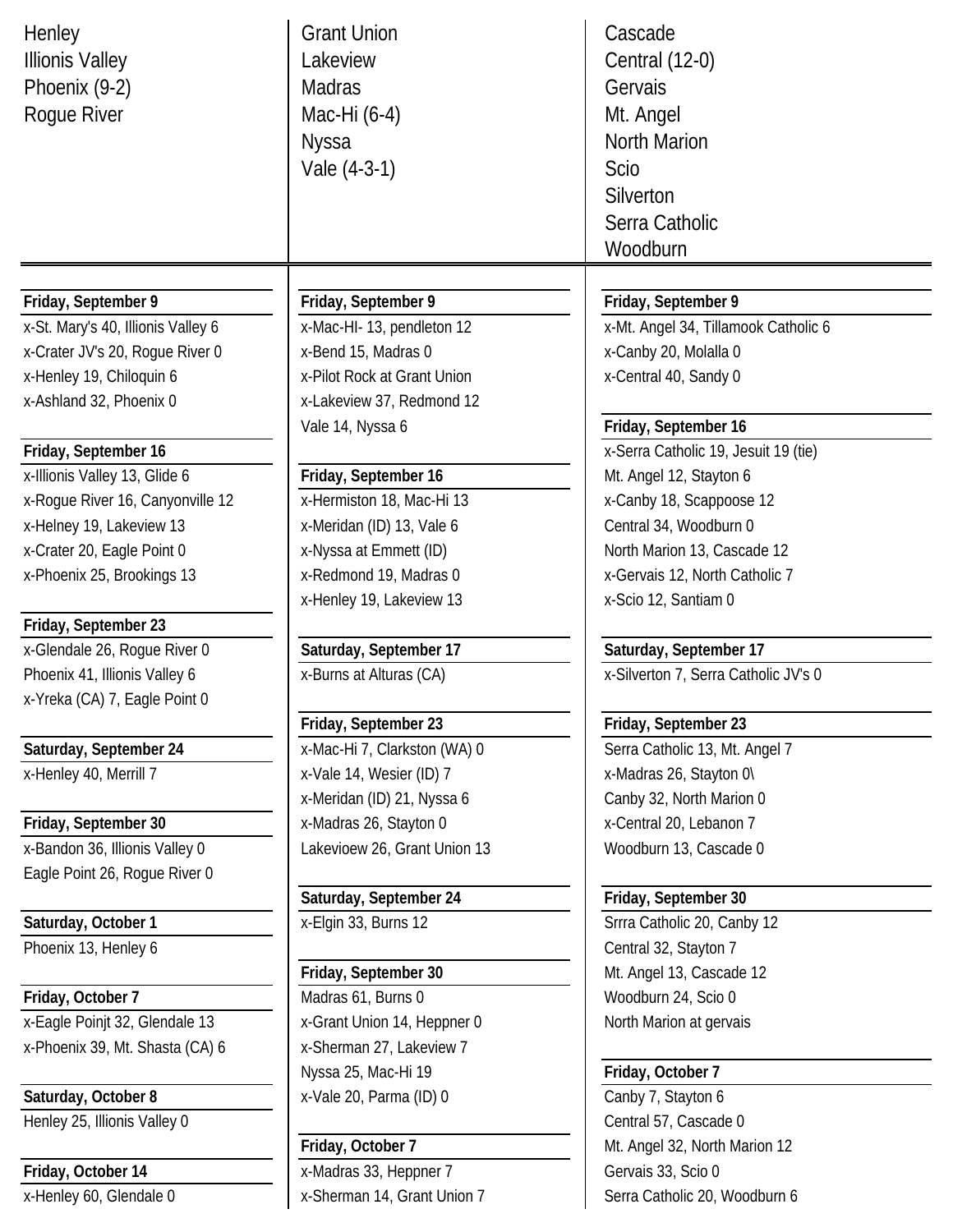Phoenix 20, Rohue River 0 Lakeview 14, Burns 13 Eagle Point 32, Illionis Valley 7 x-Ontario 13, Nyssa 6 **Friday, October 14** 

Eagle Point 12, Henley 7 Cascade 6, Serra Catholic 0 Illionis Valley 26, Roque River 13 **Friday, October 14** Central 55, Canby 7 x-Phoenix 41, Glendale 6 x-Sherman 37, Burns 18 x-Monroe 13, Scio 12

x-Illionis Valley 13, Glendale 6 x-Nyssa 19, Weiser (ID) 6 Srra Catholic 59, Stayton 0 Henley 6, Rogue River 6 (tie) <br> x-Vale 7, Emmett (ID) 7 (tie) <br> Canby 12, Cascade 0 Phoenix 13, Eagle Point 0 x-Lakeview 32, Merrill 7 Mi. Angel 48, Scio 0

x-Henley 46, malin 7 Mac-Hi 26, Vale 7

**Friday, October 21** X-Payette (ID) at Vale Mt. Angel 44, Gervais 7

Grant Union at Madras **Friday, October 28** x-Mac-Hi 39, Elgin 0 **Friday, October 21**

**District Playoiff** X-Heppner 44, Burns 13 **Friday, October 28** Phoenix 27, Sutherlin 6 x-Grant Union 27, Condon13 Mt. Azngel 38, Woodburn 6 Madras at Sherman North Marion 45, Scio 13 x-Nyssa 27, Payette (ID) 7 Central 40, Serra Catholic 6

# **Saturday, October 22** Canby 27, Banks 0

x-Alturas (CA) 41, Lakeview 7 Gervais 26, Salem Academy 21

Madras 25, Lakeview 12 **Central 21, Mt. Angel 14** x-Nyssa 25, parma (ID) 0 Stayton 42, Scio 25 x-Ontario 18, Vale 6 Cascade 14, Gervais 12

# **Friday, November 4**

x-Mac-Hi 46, Sherman 6 x-Elgin 27, Grant Union 20

Class B-11 District 1 District 2 **District 3** Corbett **Corbett** Chemawa **Coburg** Corbett Coburg Gaston Colton Colton Colton Colton Crow Knappa Santiam Santiam Harrisburg Star of The Sea Siletz Siletz Star of The Sea Siletz Cowell Tillamook Catholic Momroe (1999) and the state of the Momroe Momroe (1999) and the Momroe Momroe (1999) and the Momroe

x-Vale 33, Payette (ID) 7 Woodburn 20, North Marion 13

x-Central 20, Willamina 13 **Friday, November 4 Friday, October 21** X-North Marion 38, Concordia 7

Cascade 28, Stayton 14

# **Friday, October 28 Friday, November 4**

x-Mac-Hi 40, Enterprise 12 Serra Catholic 33, Woodburn 13 Grant Union 31, Burns 6 Canby 19, North Marion 14